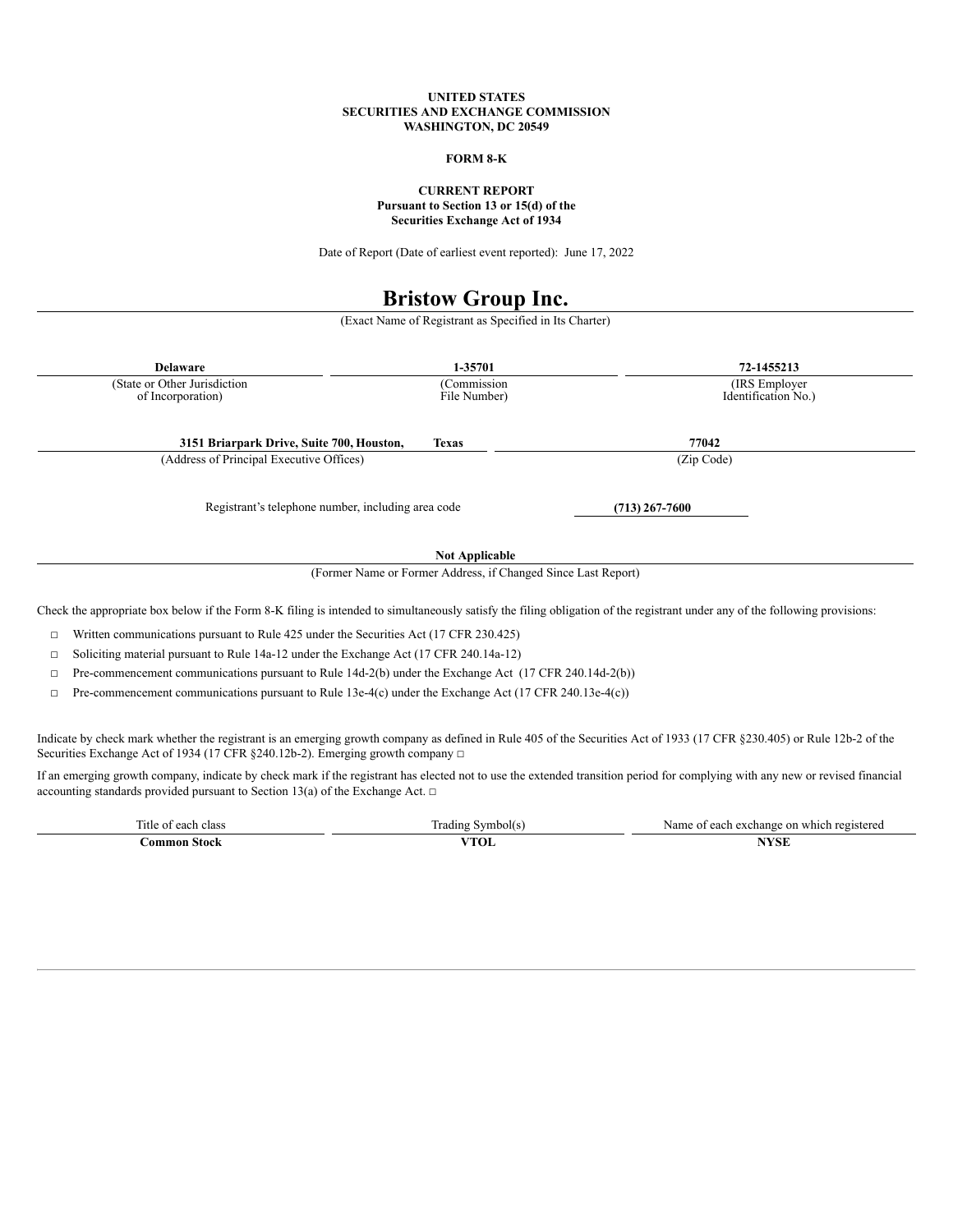## **Item 7.01 Regulation FD Disclosure.**

On June 17, 2022, Bristow Group Inc. (the "Company") issued a press release announcing that an independent Wall Street equity research analyst firm, The Benchmark Company, has initiated coverage on the Company. A copy of the press release is furnished as Exhibit 99.1 hereto and is incorporated herein by reference.

The information furnished pursuant to Item 7.01, including Exhibit 99.1, shall not be deemed "filed" for purposes of Section 18 of the Exchange Act, or otherwise subject to the liabilities of that Section, and shall not be incorporated by reference in any filing under the Securities Act or the Exchange Act, except as shall be expressly set forth by specific reference in such a filing.

| <b>Item 9.01</b><br>(d) Exhibits | <b>Financial Statements and Exhibits.</b>                                                                 |
|----------------------------------|-----------------------------------------------------------------------------------------------------------|
| Exhibit No.                      | <b>Description of Exhibit</b>                                                                             |
| 99.1                             | Press Release, dated June 17, 2022                                                                        |
| 104                              | Cover Page Interactive Data File – the cover page XBRL tags are embedded within the Inline XBRL document. |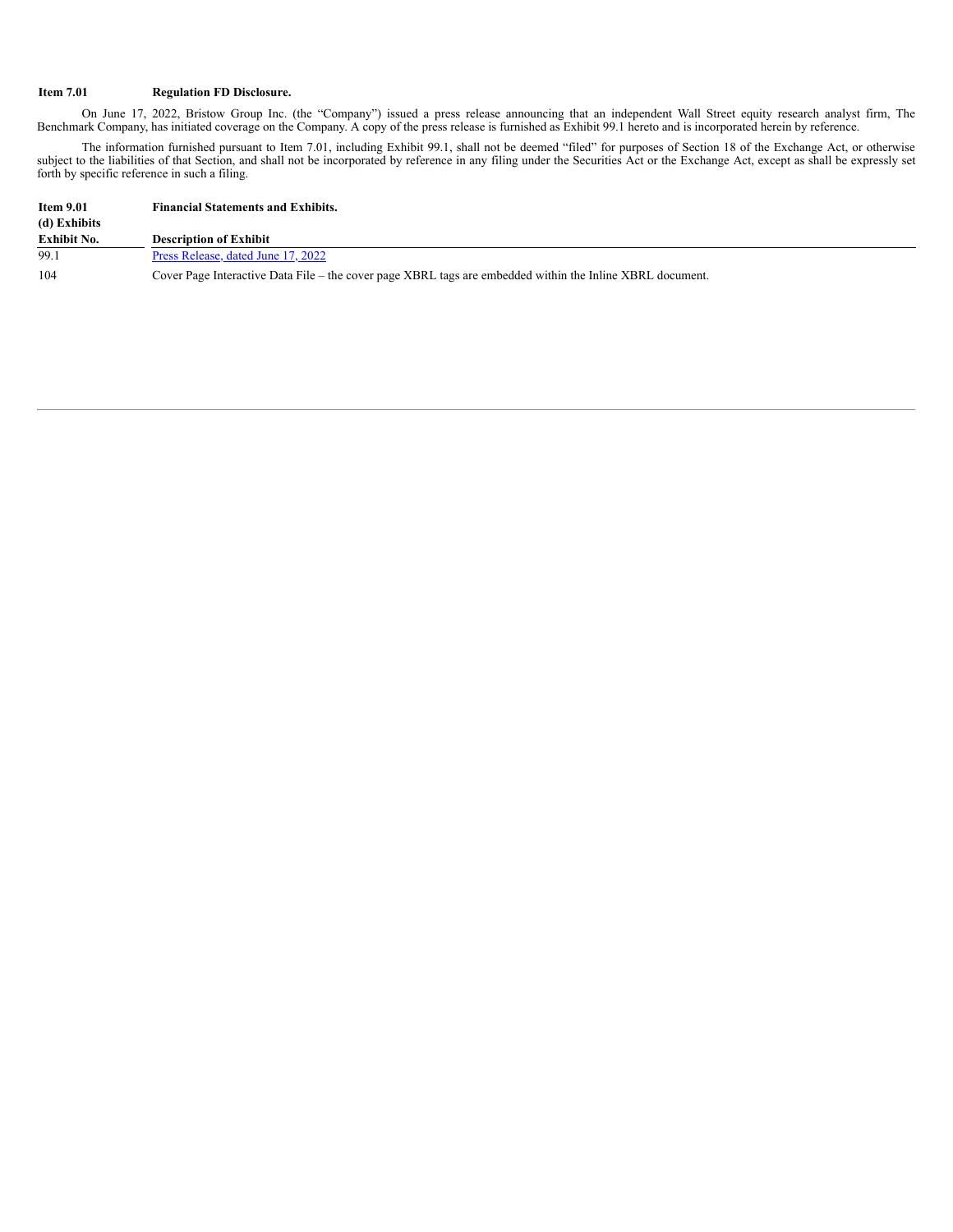#### **Signatures**

Pursuant to the requirements of the Securities Exchange Act of 1934, the registrant has duly caused this report to be signed on its behalf by the undersigned hereunto duly authorized.

## **BRISTOW GROUP INC.**

Date: June 17, 2022 By: /s/ Crystal L. Gordon

Crystal L. Gordon Senior Vice President, General Counsel, Head of Government Affairs, and Corporate Secretary